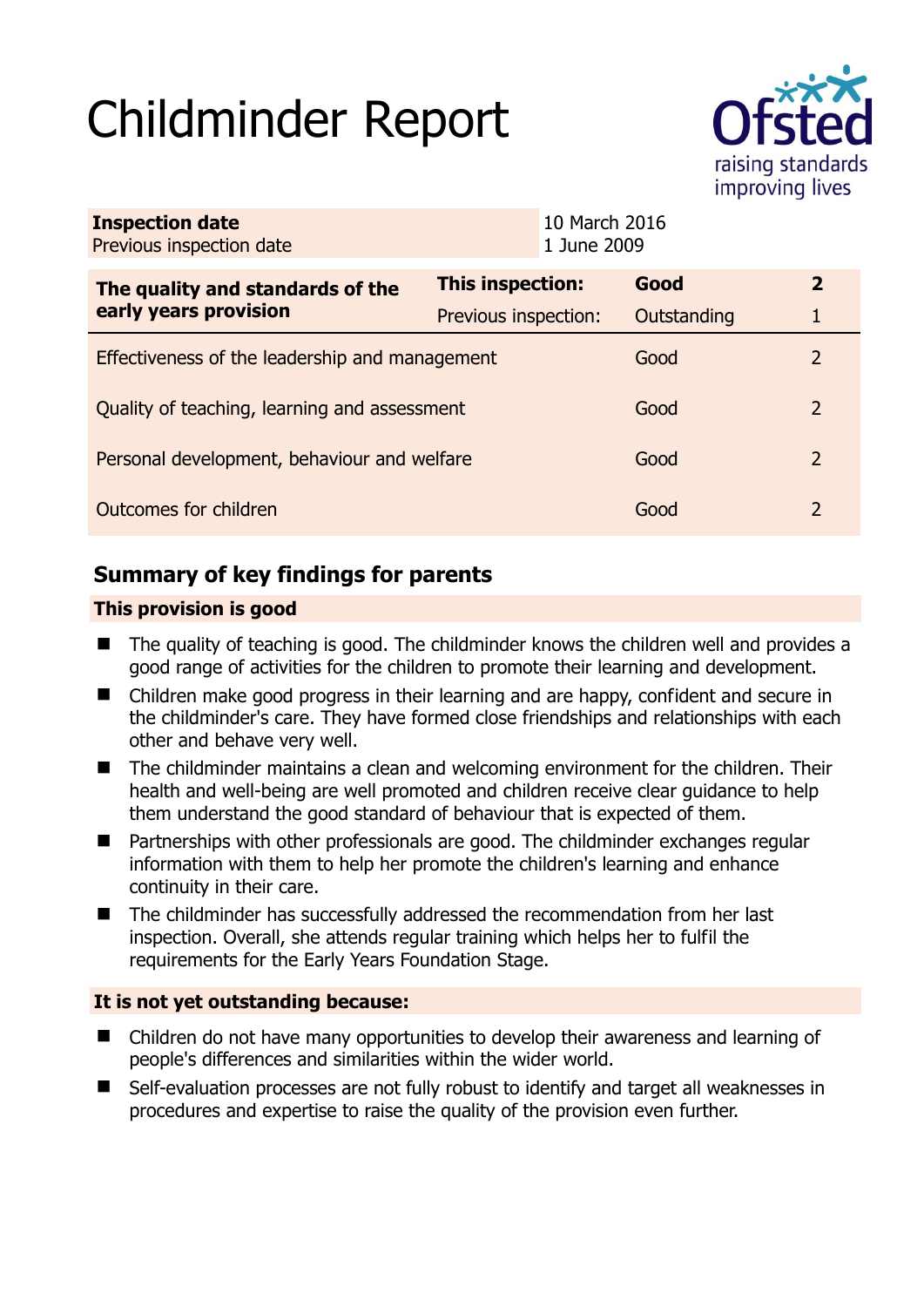# **What the setting needs to do to improve further**

#### **To further improve the quality of the early years provision the provider should:**

- $\blacksquare$  increase children's understanding of the wider world and help them to learn more about diversity, similarities and differences of people and communities
- $\blacksquare$  develop the self-evaluation processes to raise the quality of the provision even further.

## **Inspection activities**

- The inspector observed activities available to children and watched them play with the childminder.
- The inspector spoke with the childminder and children at appropriate times throughout the inspection.
- The inspector looked at tracking documentation, children's records and learning journeys, the childminder's development plan and a range of policies.
- The inspector observed the children's care routines, such as at snack times.
- The inspector gave feedback to the childminder at the end of the inspection.

#### **Inspector**

Tracy Bartholomew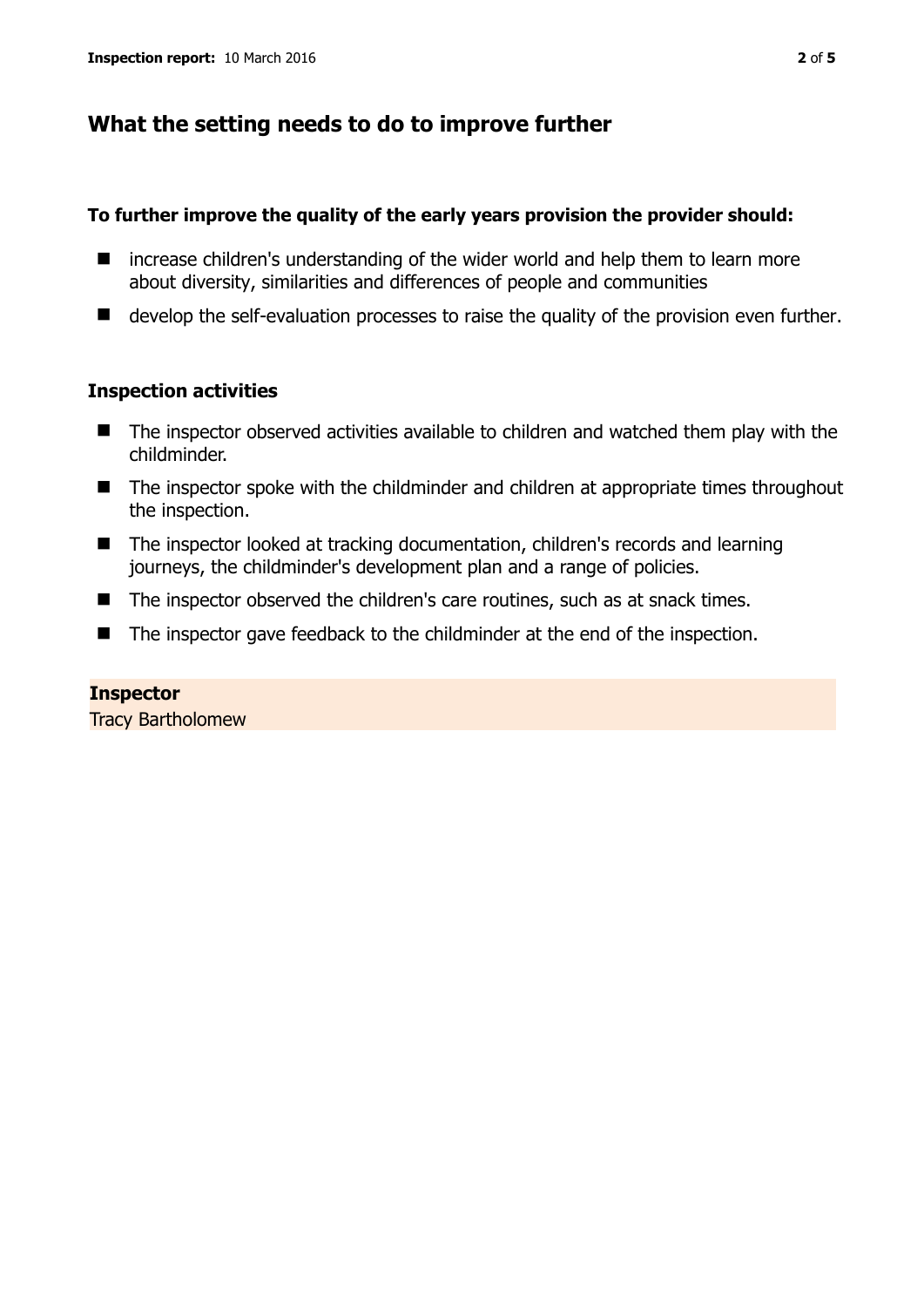# **Inspection findings**

## **Effectiveness of the leadership and management is good**

The childminder manages her provision well and provides good-quality care and education for the children. She understands her roles and responsibilities for promoting children's development and records this regularly in tracking journals and assessments. This helps her to highlight children's next steps and pinpoint areas for advancement. Safeguarding is effective. The childminder is confident in the procedures to follow in the event of any concerns, and mindful of ensuring children's welfare is fully protected in her care. Parents' comments are positive and show how highly they regard the childminder's professional and ongoing care for their children.

# **Quality of teaching, learning and assessment is good**

Children are happy and confident in the care of the childminder. The childminder communicates well with children and promotes their speaking and listening skills as she talks with them about their play. For example, when children make items from construction blocks, she talks to them about how long and tall the items are and how the construction will fly. While the children are engaged in practical activities, the childminder skilfully incorporates new vocabulary and mathematical concepts. The children enjoy being imaginative and have good amounts of fun, for example, when dressing up and acting out their ideas.

## **Personal development, behaviour and welfare are good**

Children are settled and clearly confident in the childminder's care. They enjoy her company and readily invite her into their play; for example, during the inspection, the children asked the childminder what she liked in her foods as they made constructions from dough. Children demonstrate that they feel safe as they play and explore independently. The childminder uses praise well, which helps the children to feel confident. The childminder promotes healthy lifestyles effectively by providing good access to outdoor play. Through her partnership with parents, she strongly promotes the importance of healthy eating.

# **Outcomes for children are good**

Children make good progress from their starting points and are gaining good skills needed for their next stage in learning, whether in nursery or school. Children enjoy being creative, keenly exploring different materials and textures. They make good progress in speaking and in developing their understanding of basic numeracy. They gain strong independence skills, such as taking off their shoes and hanging up coats. They are capable and confident in seeing to their own personal needs.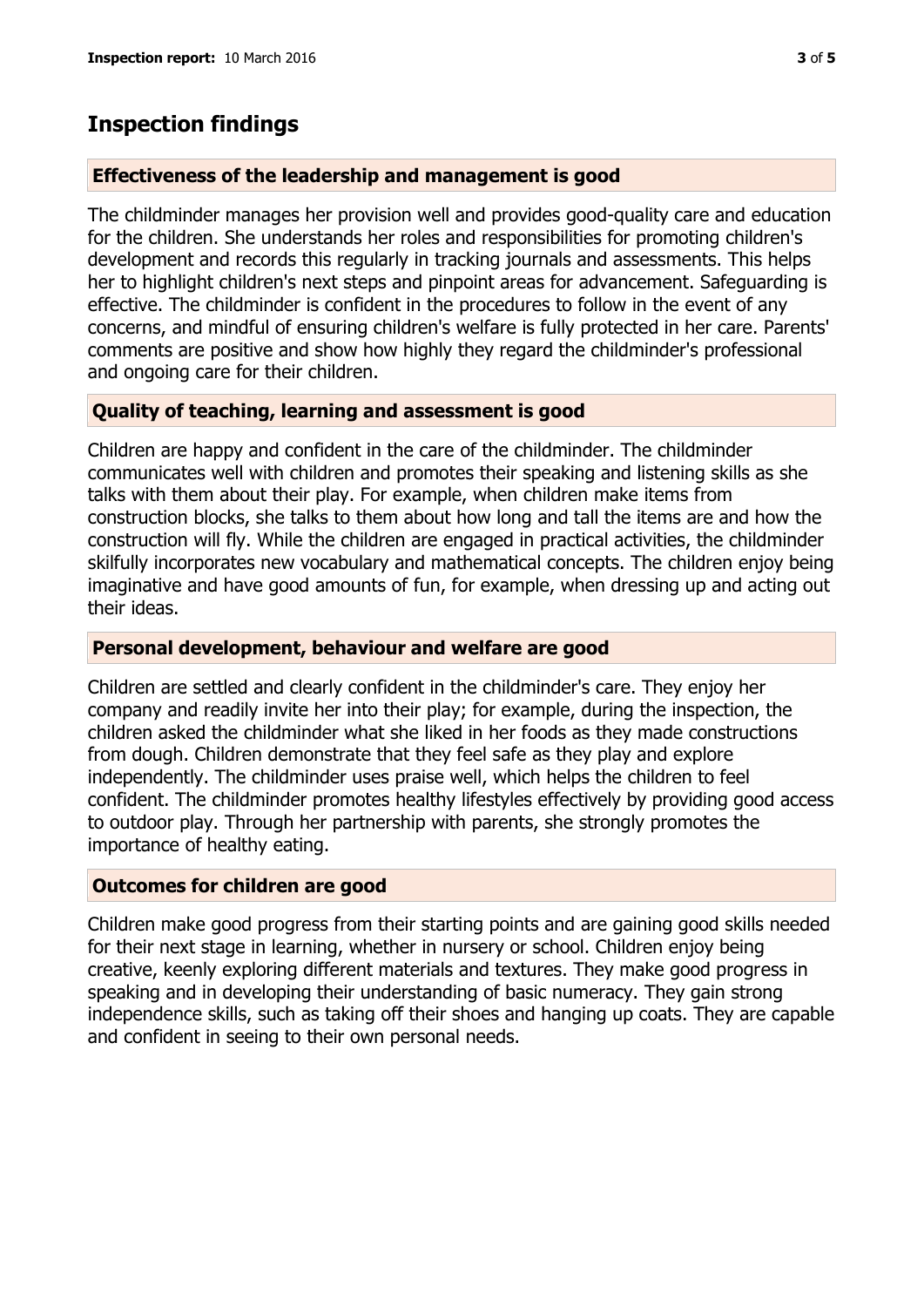# **Setting details**

| Unique reference number       | 143266                                                                               |  |
|-------------------------------|--------------------------------------------------------------------------------------|--|
| <b>Local authority</b>        | Portsmouth                                                                           |  |
| <b>Inspection number</b>      | 825826                                                                               |  |
| <b>Type of provision</b>      | Childminder                                                                          |  |
| Day care type                 | Childminder                                                                          |  |
| <b>Registers</b>              | Early Years Register, Compulsory Childcare<br>Register, Voluntary Childcare Register |  |
| <b>Age range of children</b>  | $2 - 10$                                                                             |  |
| <b>Total number of places</b> | 6                                                                                    |  |
| Number of children on roll    | 3                                                                                    |  |
| <b>Name of provider</b>       |                                                                                      |  |
| Date of previous inspection   | 1 June 2009                                                                          |  |
| <b>Telephone number</b>       |                                                                                      |  |

The childminder registered in 1996. She lives in the Farlington district of Portsmouth, Hampshire. She operates her service on weekdays for most of the year. The childminder has an early years childcare qualification at level 3.

This inspection was carried out by Ofsted under sections 49 and 50 of the Childcare Act 2006 on the quality and standards of provision that is registered on the Early Years Register. The registered person must ensure that this provision complies with the statutory framework for children's learning, development and care, known as the Early Years Foundation Stage.

Any complaints about the inspection or the report should be made following the procedures set out in the guidance 'Complaints procedure: raising concerns and making complaints about Ofsted', which is available from Ofsted's website: www.gov.uk/government/organisations/ofsted. If you would like Ofsted to send you a copy of the guidance, please telephone 0300 123 4234, or email enquiries@ofsted.gov.uk.